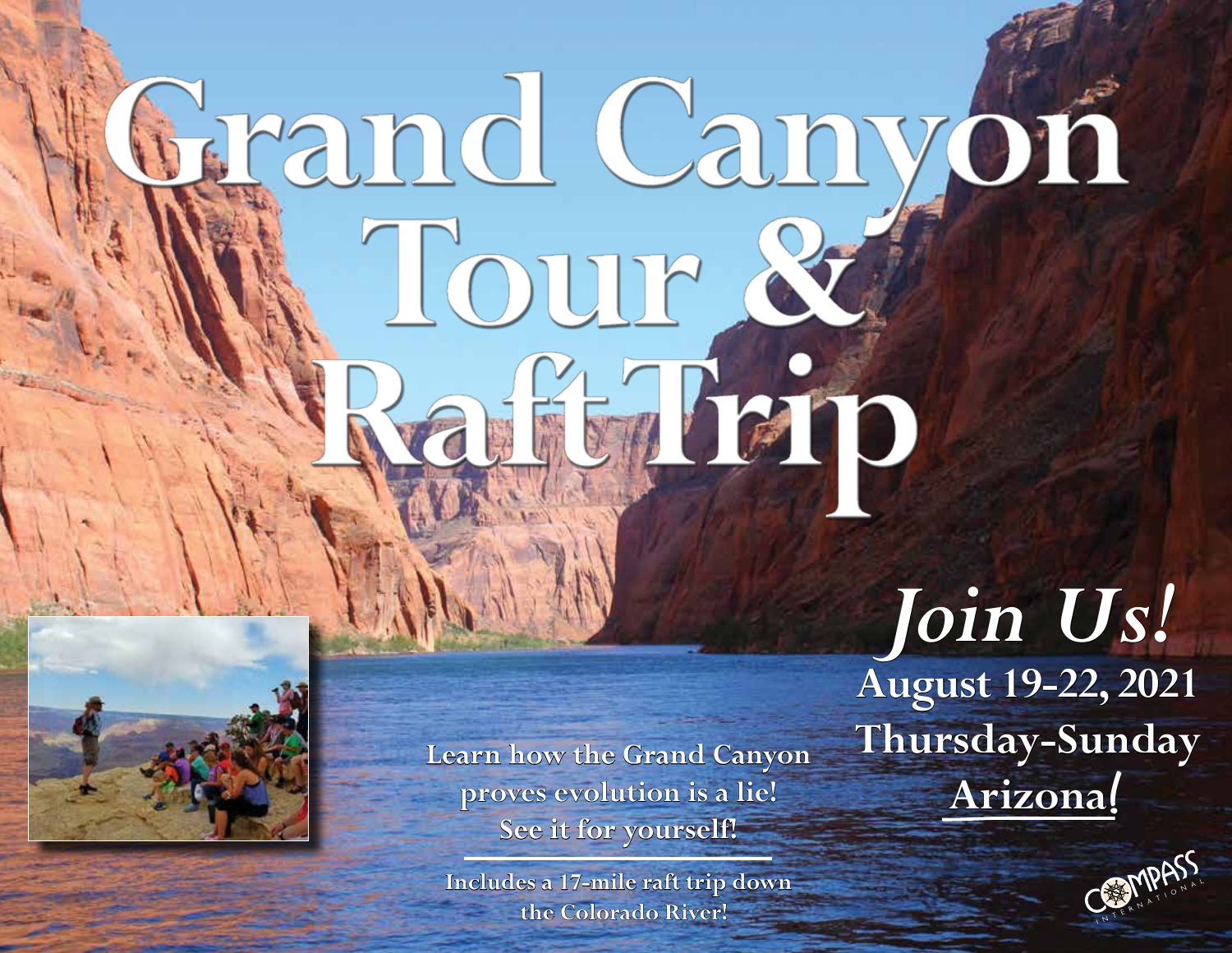# Creation & the Canyon!

# **Join us for an awesome tour of Grand Canyon and raft trip down the Colorado River!**

The Grand Canyon is America's most recognized landmark. But was it carved out over millions of years or in a few days? Learning creation facts has never been this much fun! We'll spend two full days looking at the scientific facts that will embolden your faith! And the scenery alone will fill up your camera's memory cards!

# **Learn The Facts!**

You fly into and out of Phoenix Sky Harbor Airport (PHX), AZ, for a four-day, three-night trip. You'll learn great truths from your host, noted Creationist Russ Miller. We'll view the Grand



Canyon and study the facts from the top on the south rim and take a 17-mile raft trip down the Colorado River to see it from the bottom.

# **Youth and Adults Welcome!**

Whether you're young or old, this is a great, succinct tour of the Grand Canyon. Come as a couple, a family, an individual or youth group.



This trip will armor participants with the knowledge to defend the Bible's worldwide flood and six-day creation account . . . critical for our youth today and exciting for Believers of all ages.

You'll arrive on Thursday for an overnight and end your trip back in Phoenix to spend Saturday night so you can travel home on Sunday a great four-day weekend trip. This includes

three hotel nights, Grand Canyon tour, guided raft trip on the Colorado River, and meals from dinner Thursday through breakfast Sunday.

# **Register Today!**



*Creationist Russ Miller*

Talk to your family and friends and put this trip on the calendar! It will be a great weekend of knock-your-socks-off scenery, incredible teaching and lots of fun. Phone, fax, mail, or register online at www.compass.org. **But register today as our last ten trips have sold out!!**



RegisterToday!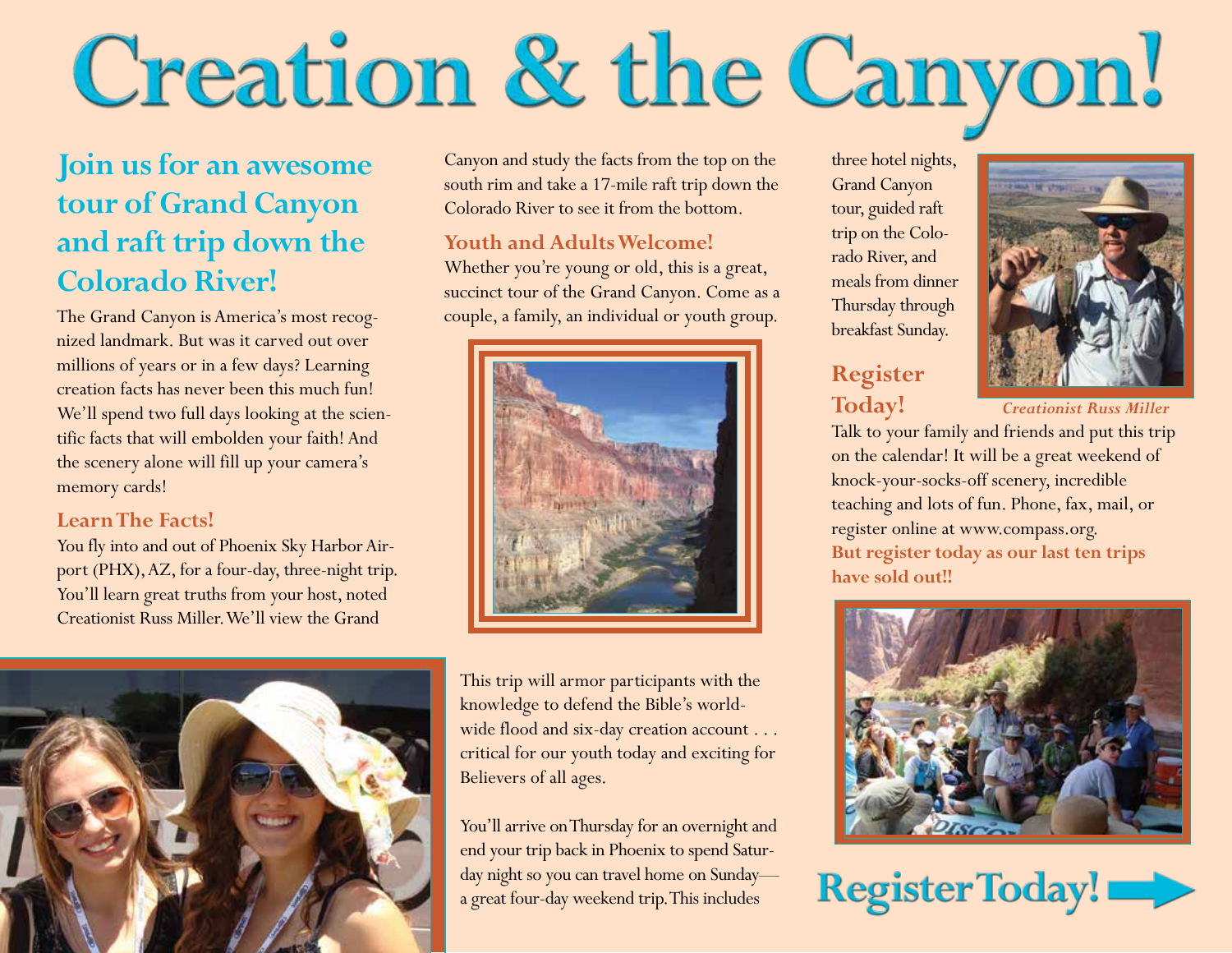

### **8/19 Thursday Arrive Phoenix, AZ**

**•** Overnight at Hyatt Place Tempe/Phoenix Airport.

- **8/20 To Grand Canyon** 
	- Breakfast; Bus to Grand Canyon.
	- Lunch at the Grand Canyon.
	- Tour Grand Canyon South Rim.
	- Visit Mather Point and Desert Viewpoint.
	- Dinner at the historic Cameron Trading Post & Hotel, overnight at the Hyatt Place Page.

# **8/21 Saturday Raft trip**

- Breakfast.
- 17-mile raft trip down the Colorado River.
- Lunch at historic *Lee's Ferry*, visit amazing dino tracks.
- Overnight at Hyatt Place Tempe/Phoenix Airport.

#### **8/22 Travel home**

• Breakfast.



|              | <b>Sign Me Up!</b>            |
|--------------|-------------------------------|
| <b>Names</b> | <b>Creation at the Canyon</b> |

Address \_\_\_\_\_\_\_\_\_\_\_\_\_\_\_\_\_\_\_\_\_\_\_\_\_\_\_\_\_\_\_\_\_\_\_\_\_\_\_\_\_\_\_\_\_\_\_\_\_\_\_\_\_\_\_

City \_\_\_\_\_\_\_\_\_\_\_\_\_\_\_\_\_\_\_\_\_\_\_\_\_ State \_\_\_\_ Zip\_\_\_\_\_\_\_\_\_\_\_\_\_\_\_\_\_\_

Day-Time Phone (If paying by credit card)

Email and the contract of the contract of the contract of the contract of the contract of the contract of the contract of the contract of the contract of the contract of the contract of the contract of the contract of the

# p **Creation at the Canyon 4 Days/3 Nights**

Arrive in Phoenix, AZ, on Thursday, August 19, 2021, and depart Phoenix Sunday, August 22. Registration price includes three hotel nights (Thursday and Saturday night in Phoenix and Friday night in Page); all meals or meal tickets (Thursday dinner to Sunday morning breakfast), entrance fees into Grand Canyon National Park, 17-mile Colorado River raft trip, transfers, guide, driver and class "A" touring bus. Not included: Tips for bus driver, guide, and meals (pre-paid separately below).

## *Per person:*

*Register at Compass.org • Clip & Mail • Register by Phone 208-762-7777 • Or text picture of completed registration form to (208) 660-3333.*

 $\overline{C1p} = \overline{a} \overline{h} - \overline{a} - \overline{b} - \overline{c} - \overline{c} - \overline{c} - \overline{c} - \overline{c} - \overline{c} - \overline{c} - \overline{c} - \overline{c} - \overline{c} - \overline{c} - \overline{c} - \overline{c} - \overline{c} - \overline{c} - \overline{c} - \overline{c} - \overline{c} - \overline{c} - \overline{c} - \overline{c} - \overline{c} - \overline{c} - \overline{c} - \overline{c} - \overline{c} - \over$ 

| Double occ.                       | $x \$995 =$                |  |
|-----------------------------------|----------------------------|--|
| Triple occ.                       | $x $895 =$<br>#            |  |
| Quad occ.                         | $x$ \$845 =                |  |
| Single occ.                       | $\mathbf{x}$ \$1145 =<br># |  |
| Prepaid tips \$40 (per person)    | $x $40 =$                  |  |
| (Raft guide, bus driver and food) |                            |  |

### **Amount enclosed:**

❏ \$100 deposit per person *(Balance due July 14, 2021)* ❏ Paying balance in full

 **Grand Total \$ \_\_\_\_\_\_\_**

❏ Check Enclosed *(payable to Compass)* ❏ Credit Card (Visa, Disc, MC, AmEx)

| $\sim$<br>u |  | and the contract of the contract of<br>" |  |
|-------------|--|------------------------------------------|--|
|             |  |                                          |  |

 $Signature$   $\overline{\phantom{a}}$ 

 $\frac{1}{2} - \frac{1}{2} - \frac{1}{2} - \frac{1}{2} - \frac{1}{2} - \frac{1}{2} - \frac{1}{2}$ 

Mail to: *Compass International, Inc. P.O. Box 3747 • Coeur d'Alene, ID 83816* Text Registration Pic: 208-660-3333 Fax registration 208-762-3363 **Questions?** 208-762-7777 9-4 PST www.compass.org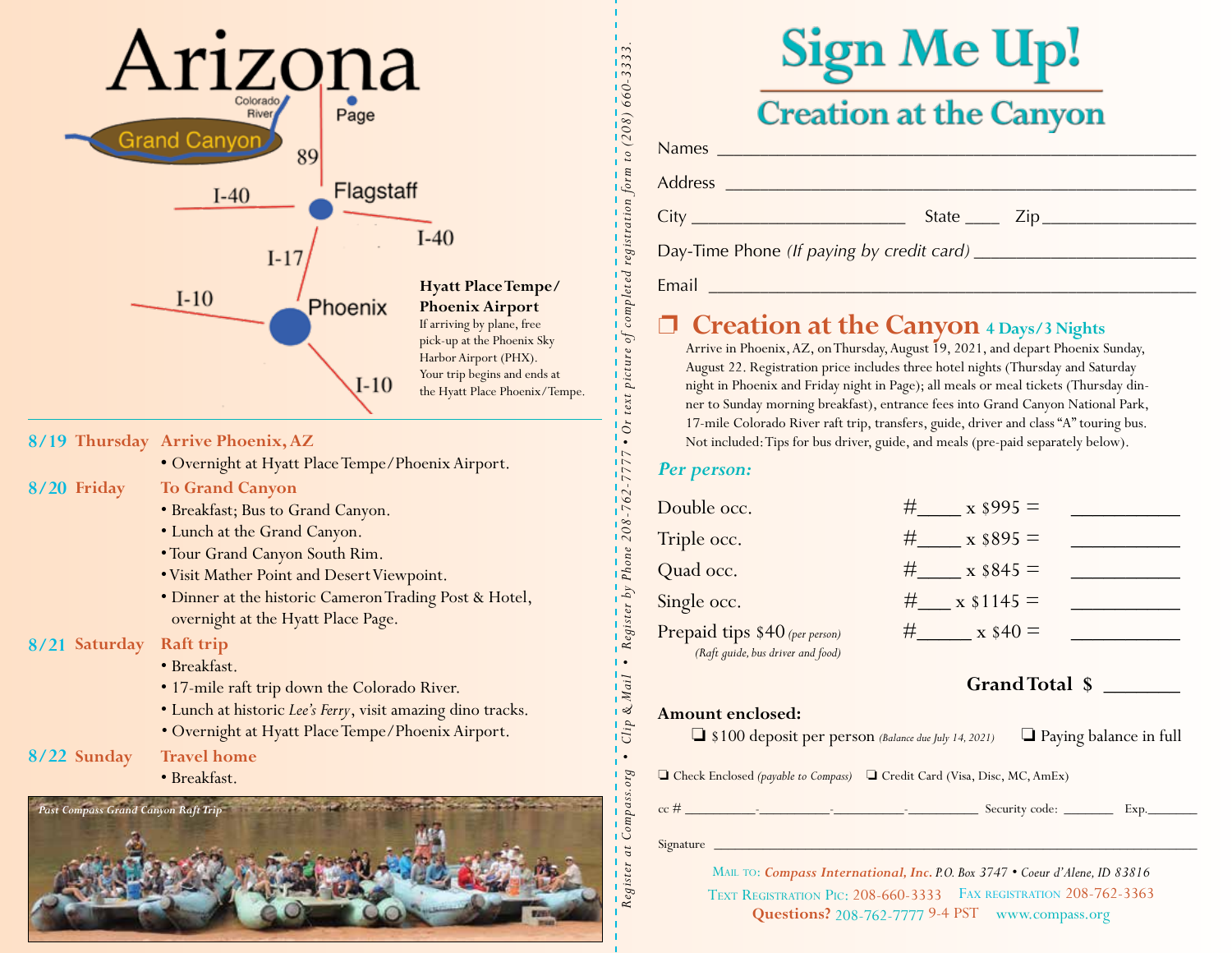## **Terms and Conditions**

#### *Compass Grand Canyon Tour and Raft Trip, August 2021*

**The Compass Grand Canyon Tour and Raft Trip (hereinafter "Compass")** is developed and organized by Compass International, Inc., a non-profit, non-denominational ministry.

This is a private trip and participants must be approved by Compass. Compass reserves the right to decline, reject, or retain any member as a participant in this trip at anytime, for any reason.

Payment due dates and cancellation fees are structured to match those incurred by the trip. Please read the following Terms and Conditions in their entirety for important details, payment dates and coverage.

By registering for this Compass trip you acknowledge receiving and agreeing to the Terms and Conditions set forth below, which also apply to any pre- or post-trip options. Any Grand Canyon Park or Raft Trip rules and conditions are expressly included in these terms.

#### **Smoking**

This Compass trip is a smoke-free trip for all passengers in the group meeting areas during the tours, on the buses, hotels, restaurants and site visits. Smoking outside in designated areas is permissible when appropriate.

#### **Name Changes and Documentation**

Participation in this trip is limited to persons whose registration and payment have been received by Compass. Name changes are allowed if given to Compass up to seven days prior to trip arrival by Compass.

#### **Arrival and Departure from Phoenix**

Participants are expected to arrive at the designated hotel in Phoenix on Thursday evening. If you are flying in, no rental car is necessary, just take the hotel shuttle. Plan to be ready for departure from the hotel the next day, Friday—we usually depart by bus around 7AM sharp. You will be given instructions where and what time to meet prior to arrival.

If you need help booking flights to Phoenix, we recommend using our designated Compass travel agent, **Sabrina Freeland, 919-334-8168**. She charges a small fee to research and book your flights. She also is on standby while you're flying to help if you encounter any problems.

If you are driving from or through Flagstaff, AZ, you can arrange to overnight in Flagstaff instead of Phoenix and be picked up Friday morning. However, please note that there are excellent lectures on the bus from Phoenix and the hotel rooms in Flagstaff are usually about 30-40% more expensive, which you are obligated to pay.

We will return to the hotel in Phoenix on Saturday night (or drop off in Flagstaff). There is a hotel shuttle to and from the Phoenix airport.

#### **Limitations**

Compass reserves the right to substitute hotels and properties or to add or delete en-route stops at their discretion with or without notice. The hotels, ground operators, raft companies, Grand Canyon National Park and other vendors used by Compass reserve the right, in special circumstances, to substitute accommodations and/or transportation of similar or better quality without penalty. (FYI—thankfully this has never happened!)

#### **Deposits, Reservations, Cancellations**

Your reservation will be confirmed when Compass receives the signed registration form and a total deposit of \$100 per person. You will be sent a confirmation, deposit/payments made and trip balance which is due July 14, 2021.

Your booking may be canceled if not fully paid by the July 14th due date. Please make all checks payable to Compass, or call to pay by credit/debit card. Deposits are non-refundable after April 1st. Final payments are non-refundable after July 14th. We strongly recommend purchasing trip insurance so that if something comes up at the last minute, you can get all your paid expenses refunded.

In the event that you must cancel your reservation or payments are not received by specified payment deadlines, any refunds due will be sent within 30 days.

#### **Unused Trips**

No refund will be made for any transportation, accommodations or services included in the trip price, or booked separately, which you, by your choice, do not use. We regret we cannot be held responsible for complications from missed connections due to weather or mechanical problems. Again, we strongly recommend you purchase trip insurance. Ask for a trip insurance quote.

#### **Additional Charges**

We, as a non-profit ministry, price these trips as low as possible. If in the unlikely event we have a trip cost increase that we can't handle, we will bill you your pro-rated amount. There will be no penalty if you don't pay the additional amount—but we'll be praying you will!

#### **Responsibility**

Compass has the responsibility of booking hotels, ground operators, guides, restaurants and raft companies to provide you the best learning experience. These suppliers are independent contractors and are not agents, employees, or servants of, or joint venturers with, Compass or its affiliates.

All certificates and other travel documents for services issued by Compass are subject to the terms and conditions specified by the supplier and to the laws of the state in which the services are supplied. Each participant agrees not to hold Compass International Inc., its employees, or trip leaders, liable for any loss, act or omission, whether negligent or otherwise, of any person or firm which provides goods or services for the trip. Compass shall have no liability to the participant for the quality of services or the condition or cleanliness of accommodations or for any transportation delay, including but not limited to liability for inconvenience, shortened vacation time, additional expense, or any other kind of damage.

Compass is not responsible for government actions, weather, mechanical breakdowns, war, terrorism, contraction of disease, acts of nature (secularly known as "Acts of God"), or other circumstances beyond its control. (Trip insurance is recommended that covers most of these, plus other coverages.) If a travel ban is imposed by the United States or Arizona, the trip may be rescheduled, or optionally, you may cancel your registration and trip costs will be refunded if and when Compass receives back its payments to suppliers.

#### **Fit To Travel Statement**

Participants registering for this trip accept the responsibility for being in good health and able to walk on both flat and uneven ground on this tour. Those needing oxygen or who have difficulty walking or climbing stairs may be asked to remain on the bus in certain tour situations in order to not slow down the entire group. But if you can walk, even with a walker, you should be fine. Unfortunately, people in wheelchairs cannot be accommodated. If you have questions, please contact Compass.

#### *Optional Trip Activities*

Trip participants may choose to engage in various activities including, but not limited to, swimming, jogging, water sports, and and other "activities;" participants are hereby notified that these activities may be dangerous and may result in a serious injury. Participation in these activities shall be at the participant's own risk. Compass shall not be liable for any injuries sustained by trip participants which are a result of participants engaging in such activities.

#### **Travelers Who Need Special Assistance or Need Special Diets.**

Compass must be advised of participant's special requirements at the time of booking. We will try to accommodate diet requests but may or may not be able to make it happen. We cannot confirm a reservation with special requests until all travel suppliers have acknowledged that they can provide the services requested.

Note: It is possible that Compass or its suppliers may have to deny participation in some tours if prior notification of special need or diet is not given. We regret that due to the nature of the planned itinerary we cannot guarantee full participation to a member whose physical needs cannot be met. However, the average age of participants on past trips is 60 years and roughly 98% enjoy full participation at each site.

Compass has contracted with certain hotels to supply accommodation. Rarely, the accommodation reserved is not available for a variety of reasons (i.e., unexpected maintenance problems, guest stay-overs, and overbooking by the hotel) and a substitute hotel of equal or greater quality is provided.

#### **Worst Case—Solving A Problem**

The governing laws of the State of Idaho shall prevail and any dispute may be resolved in the City of Coeur d'Alene by means of arbitration. The prevailing party of any dispute will be entitled to recuperate pertinent legal fees and costs from the other party.

#### **Brochure Validity**

The Terms & Conditions cancels and supersedes any previous publications or advertisements for this same trip. The most current brochure or terms and conditions may be viewed and/or downloaded at www.compass.org.

#### **Trip Insurance**

We highly recommend that you purchase trip protection. Coverage can include sickness, death or accident of immediate family or traveling companion, trip interruption, and lost baggage.

It covers pre-existing conditions if you purchase it when you first sign up for the trip. Check "Trip Insurance" on your registration form for a quote.

END: Compass Grand Canyon Tour and Raft Trip 2021 "Terms and Conditions"

**Questions? Office: 208-762-7777 Email: staff@compass.org**